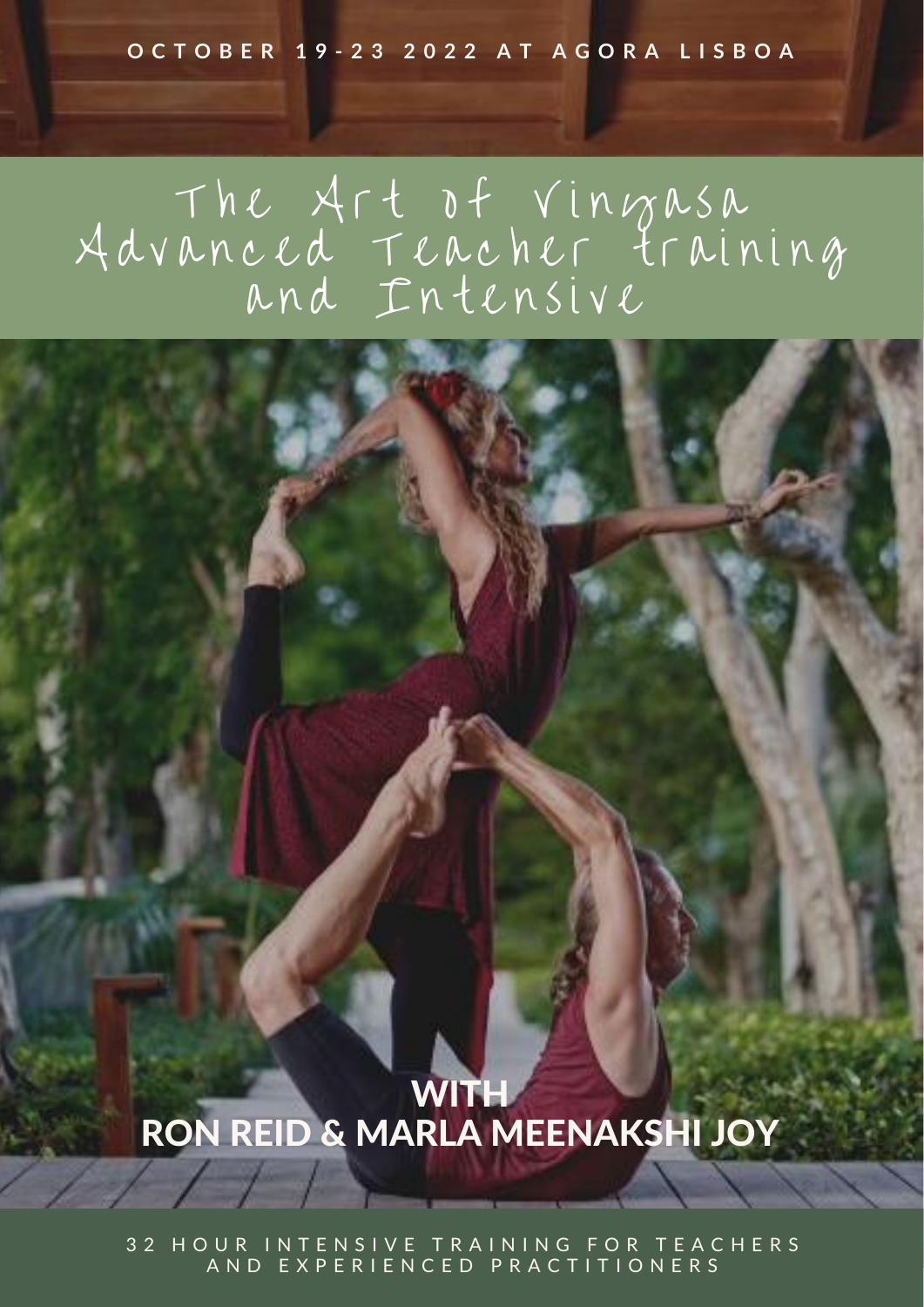# T h e A r t o t V i n y a s a 32 - hour intensive training

### **Overview of the Training:**

We will explore in detail specific groupings of poses from First, Second, and Third Series



This Art of Vinyasa training is designed to inspire you to teach safely and effectively the ancient practice of Vinyasa Yoga. The Sanskrit root "Vinyasa" means "to place" (vi) in a specific way (nyasa). In a vinyasa style practice, how poses are linked or connected is vital.

> not only allow us to go deeper but to become more mindful of areas in our bodies that we find challenging and that might require It is also possible to see individual poses as having their own "vinyasa". In other words, "steps" (krama) taken within the pose that specific attention to help facilitate the flow of energy (prana).

of Ashtanga Yoga, in terms of the specific movements that take us from one pose to another to create a seamless flow.



As we become more aware of the connection between poses, the general overall shape of a dynamic yoga class, then we can begin to explore variations that promote creativity and insight.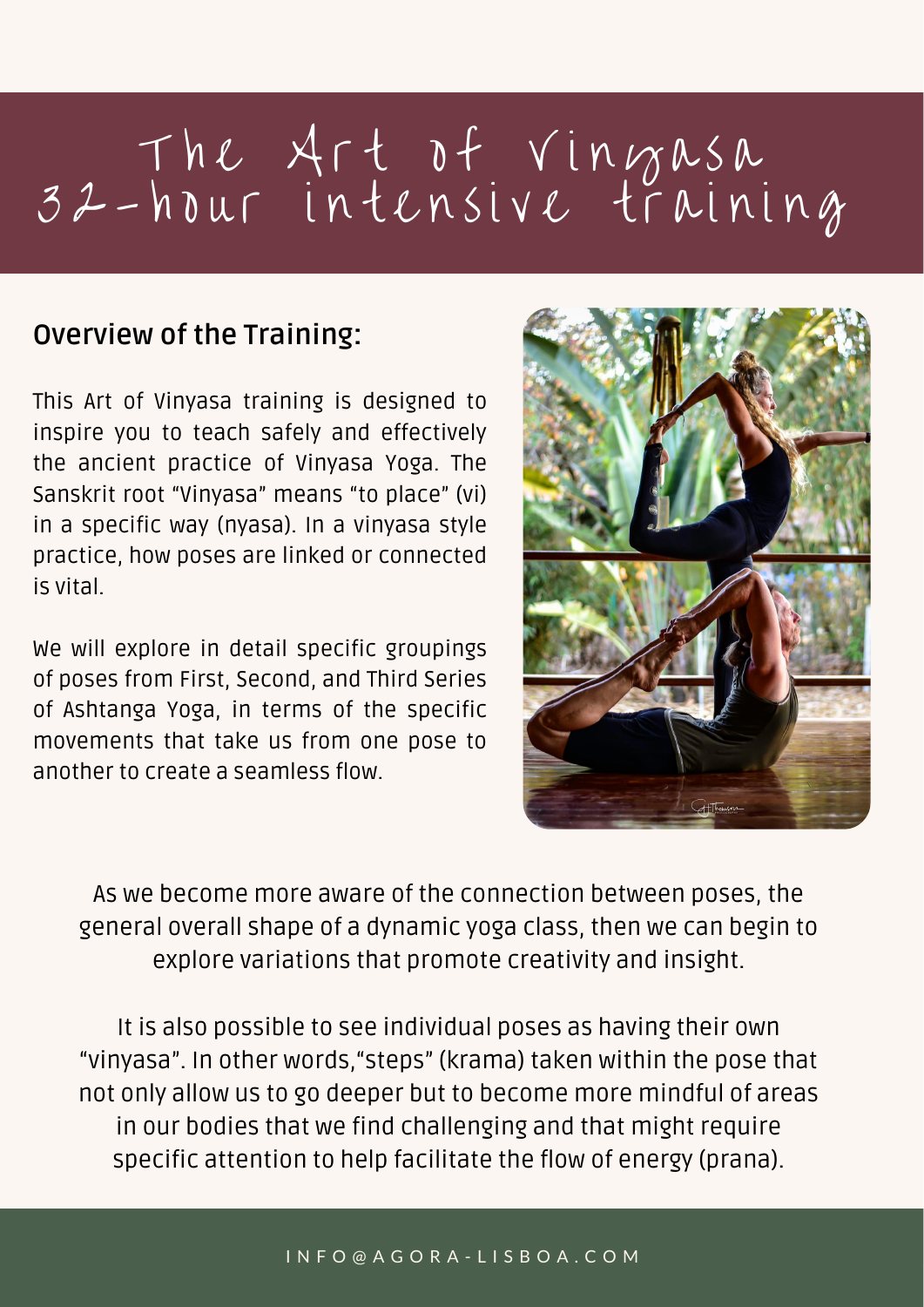# T h e A r t o t V i n g a s a  $C$   $n$   $n$   $t$   $C$   $n$   $t$



### **This training will include:**

~**Exploring intelligent sequencing for classes and workshops, based on** a. The principles found in Primary, Second & Third Series of Ashtanga Yoga. b. Specific "peak" poses. Ie.Vasisthasana, Ashtavakrasana, Vishwamitrasana, etc. c. Specific anatomical themes. Ie. Hips, Knees, Lower Back d. How to teach a "themed" class, as well as

which the Nices, lower back, the surface state in the designance of the designance of the designance of  $\eta$ as a view of this training. Finding sequences that target different parts of the body is key for a teacher. Whether it is targeting the hips, the knees, lower back, etc. The tools to hone in on what is needed in any given area of the body will be deepened and refined in

a "workshop" and how to work with "private"

students more thoroughly.

**~Appropriate adjustments/modification in poses**

**~Learning sequences for beginner, intermediate, and advanced classes.**

### **~Working with props to target certain actions needed in poses, and integrating them in a vinyasa class.**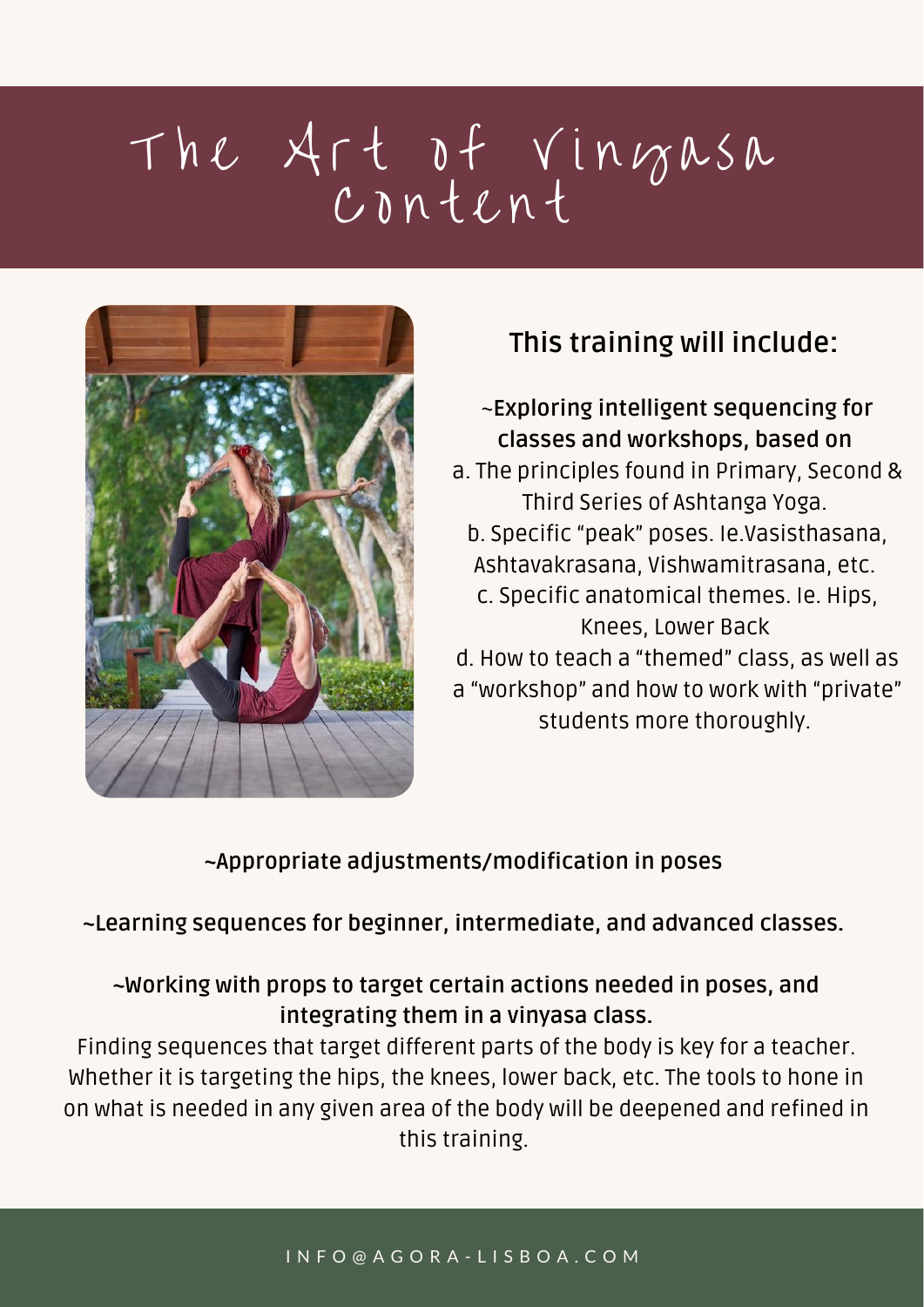# T h e A r t o t V in g a s a P r o g r a m : 9 h 4 5 - 1 8 h

I N F O @ A G O R A - L I S B O A . C O M

### **Daily Schedule**

**9:45-12:15 ASANA LAB with Ron Lunch break 90mins 13:45-15:45 ASANA LAB with Ron 16:00-18:00 PHILOSOPHY & SEQUENCING with Marla**

#### **~ Understanding the 'Vinyasa' Within A Pose**

By breaking down each pose into a sequence of stages, we are better able to help students and teachers understand "working versions" of the poses, and the steps they may need to take to complete them. This becomes a very effective tool in understanding the limitations that any student may experience from time to time, and how to resolve them in a safe and constructive manner.

#### **~Vinyasa from a philosophical context.**

Working with the yoga sutra's daily from a vinyasa point of view. One sutra per day, adding on every day. Seeing the "step" that take us towards Kaivalya, liberation.

**~Refining the Teaching Methodology - Pedagogy**

As we learn to integrate and refine our teaching skills, we become a more effective guide to others. Students may require varying approaches at times to help them sustain interest. Ultimately, an effective teacher is one who can adapt to the needs of their students. We will spend time in discussion around the ethics and language of teaching.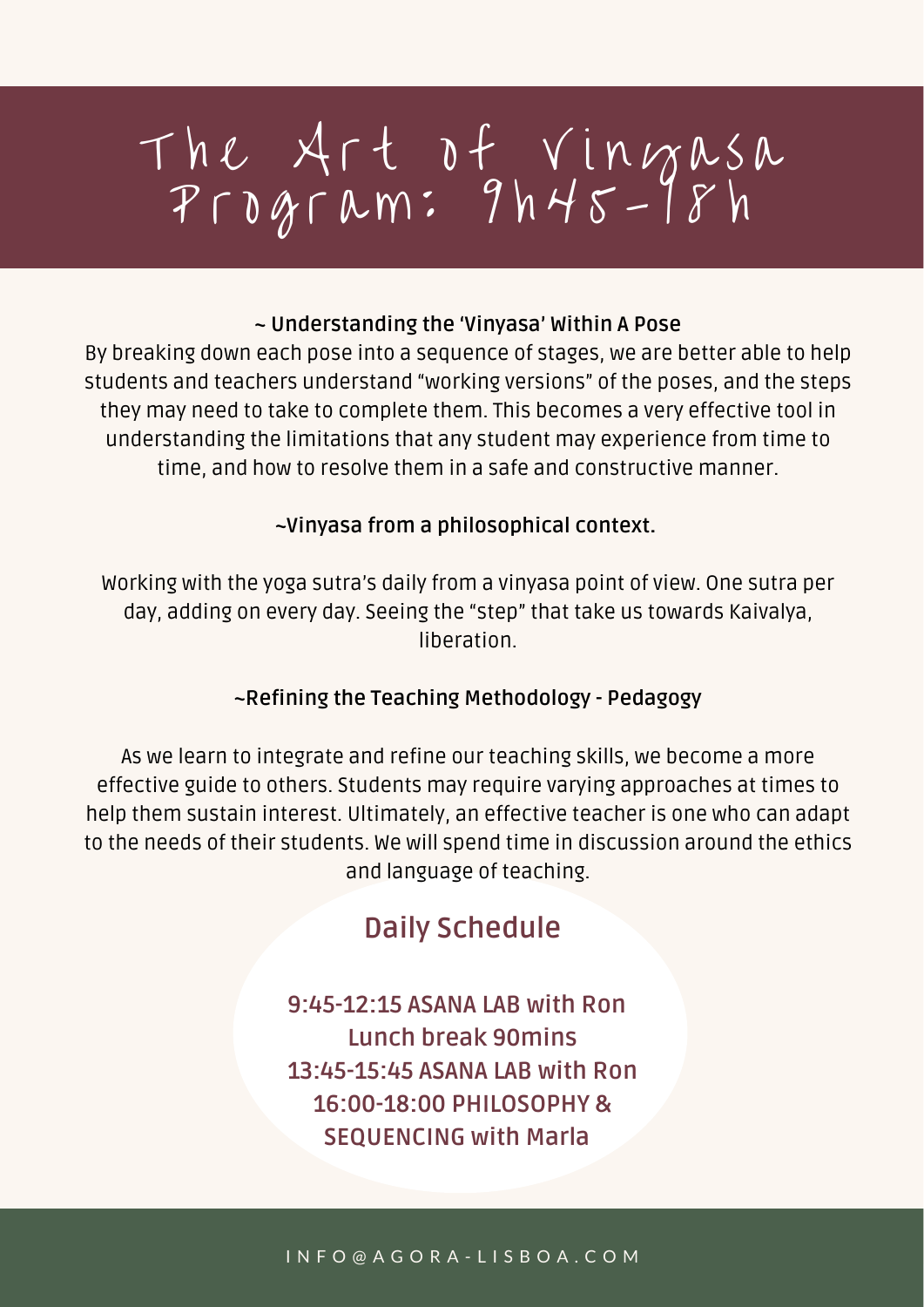# T N C A r t o t V I N G R S R About Ron & Maria



Ron Reid has been practicing Yoga for over 30 years and teaching since 1988. He is Former- co-

owner and Director of the Downward Dog Yoga Centre in Toronto, Canada [\(www.downwarddog.com\)](http://www.downwarddog.com/)

Ron has studied with Sri K. Pattabhi Jois and Sharath both in India and North America and was one of the first Canadian teachers to be authorized by Pattabhi Jois.. Along with his studies with his Pranayama teacher Sri Sudhir Tiwari, has also completed an "Advanced Pranayama" training with Sri O.P. Tiwari from the Kaivalyadhama Institute in Pune, India.

raccompiished musician and composer and performs with his<br>Meenakshi Joy under their group name "Swaha" [www.swaha.ca](http://www.swaha.ca/) Ron is also an accomplished musician and composer and performs with his partner Marla

4-DAY IMMERSION Ron is one of Canada's top teachers, approaching teaching in an inspired, informed and nondogmatic way. He places the needs of the students ahead of the demands of the practice. While continuing to teach and practice the ashtanga vinyasa system as a foundation, he endeavors to blend tradition with innovation, and to balance precision with grace. Students will find his refined approach to practice both challenging and rewarding.

In addition to regular online, he conducts workshops and teacher trainings in Canada, the U.S., Europe, the U.K. and Asia, and is becoming a familiar face at various conferences around the world (since 2000).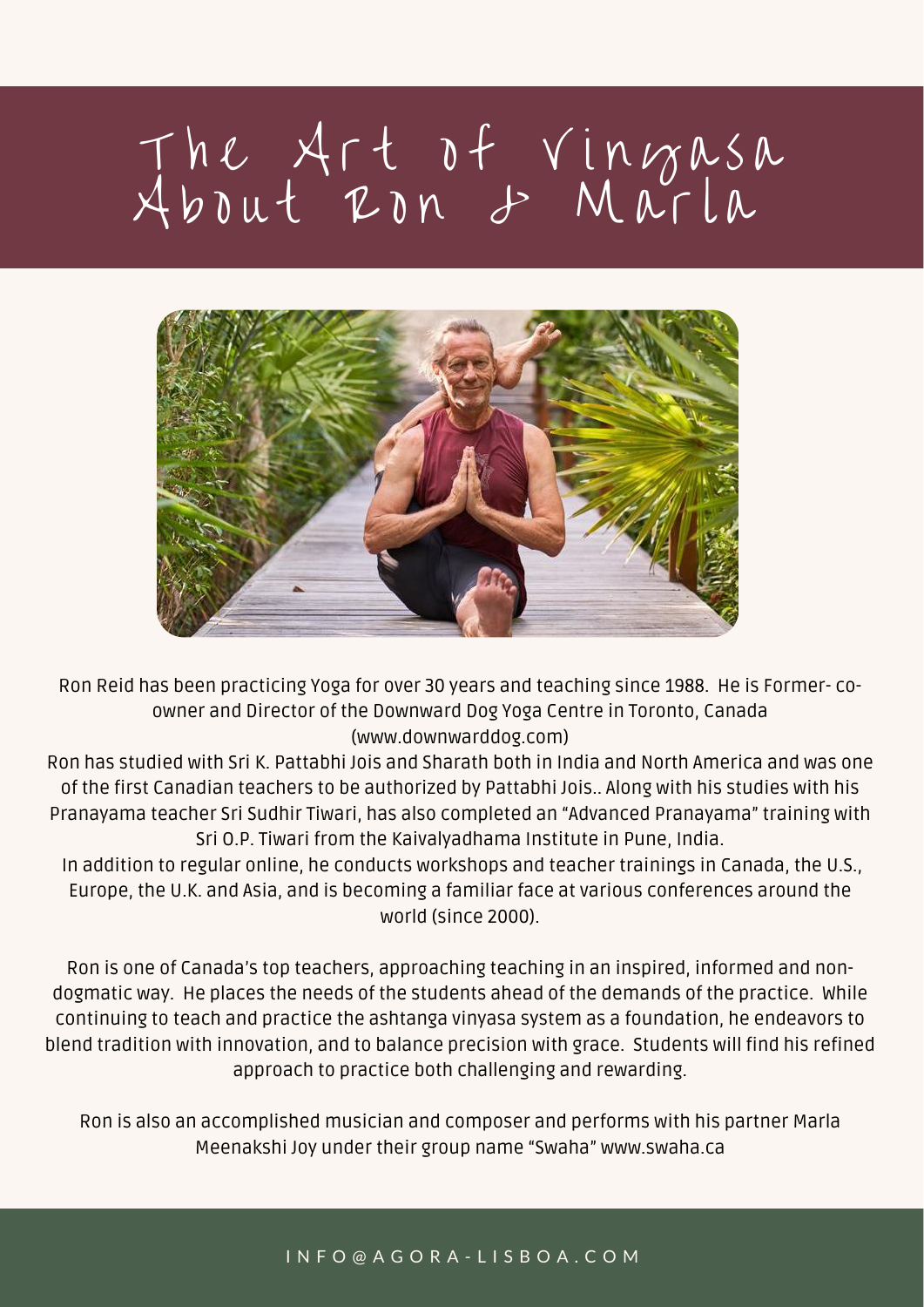# T N C A r t o t V I N G R S R About Ron & Maria



Meenakshi (Marla Joy): Former: Co-owner and Director of Downward Dog Yoga Centre, first traveled to India in 1988 to study meditation and the philosophy of the Vedas with Swami Shyam, as well as other learned scholars in the Himalayas. She is a Certified Meditation and Yoga Philosophy teacher from the International Meditation Institute in Kullu, Himachal Pradesh, Himalayas, and, along with her studies with her Pranayama teacher Sri Sudhir Tiwari, has also completed an "Advanced Pranayama" training with Sri O.P. Tiwari from the Kaivalyadhama Institute in Pune, India.

She has been an international yoga teacher trainer since 1999 (Canada, USA, Europe, The UK and Asia) in the areas of: Yoga, Philosophy and Sanskrit, Chanting and Meditation, Ashtanga/ Vinyasa yoga, Restorative Yoga, and Yoga Nidra.

Inskrit Devotional chanting entitled "Prayer's", "Salutation:<br>"Bolo!", "Shanti Pulse, and their newest CD "Gone Beyond". Meenakshi currently holds retreats and trainings In the Southern zone of Costa Rica, as well as<br>toaching online an the Zoom platform, www.tomplooflight love www.swaba.ca As a celebrated song-stress, she also leads Kirtan (call-and-response chanting) with her band SWAHA, with inspired musical compositions with her partner/keyboardist, Ron Reid.She has produced 5 Cd's of Sanskrit Devotional chanting entitled "Prayer's" , "Salutations" , "Vishnu's Dream" ,

As practicing Shiatsu Therapist since 1990, as well as an Abhyanga Massage Therapist, Meenakshi has a healing and informative touch. She has been trained in giving channeled readings in: Choose Love Karmic Readings, Light Weaving Activation, Reiki and is currently in training in Sacred Earth and Ascension Rituals. She has been studying and performing Indian Classical Odissi dance since 1995, and is very passionate about this form of dance as well as Sacred Temple Dance.

teaching online on the Zoom platform. www.templeoflight.love [www.swaha.ca](http://www.swaha.ca/)